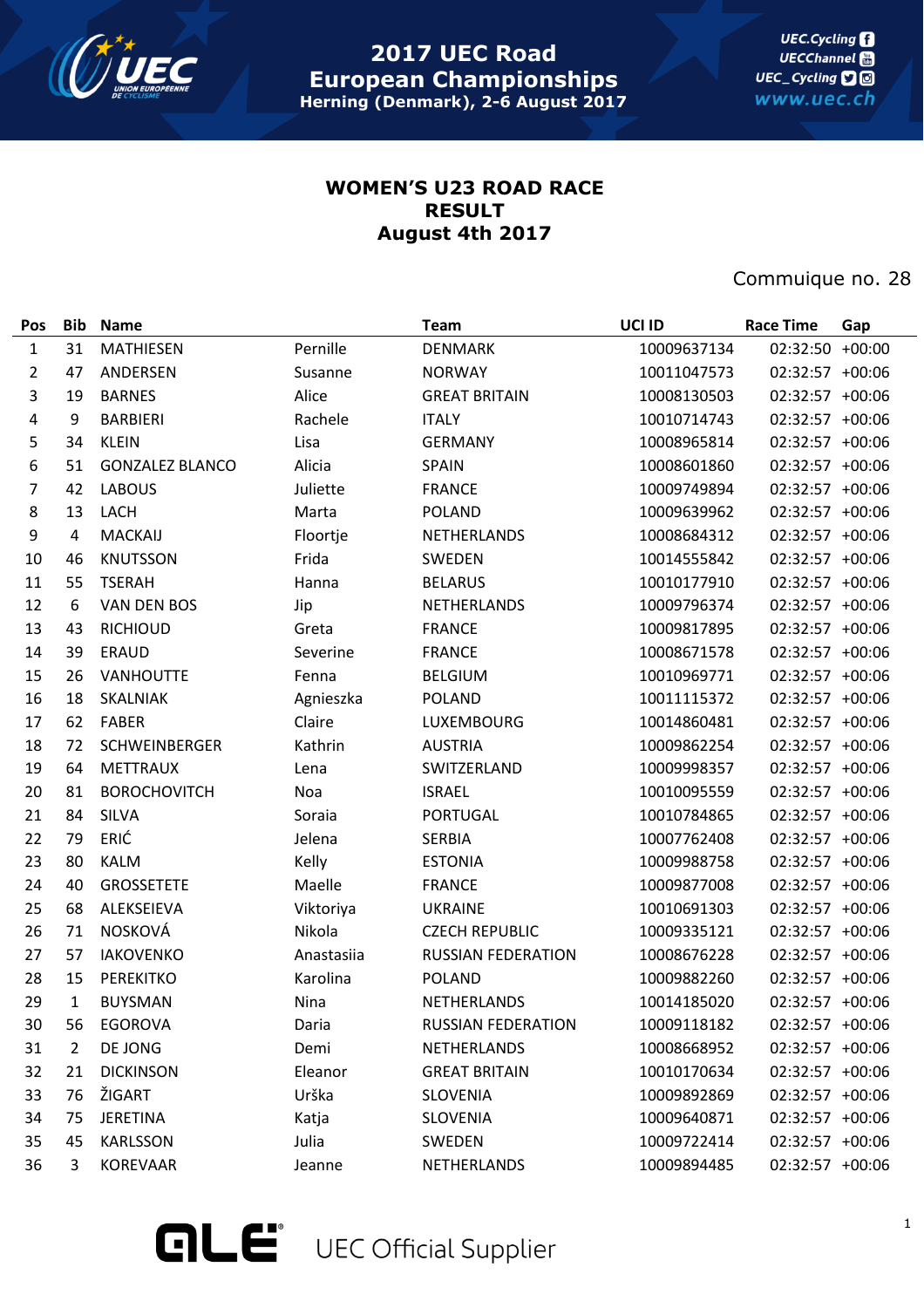

## **2017 UEC Road European Championships Herning (Denmark), 2-6 August 2017**

**UEC.Cycling** UECChannel<br>UEC\_Cycling **D** www.uec.ch

| 37 | 29             | LUDWIG               | Cecilie Uttrup | <b>DENMARK</b>            | 10008683807 | 02:32:57 +00:06 |  |
|----|----------------|----------------------|----------------|---------------------------|-------------|-----------------|--|
| 38 | 25             | VANDENBROUCKE        | Saartje        | <b>BELGIUM</b>            | 10009135057 | 02:32:57 +00:06 |  |
| 39 | 53             | <b>TERUEL RIBES</b>  | Alba           | <b>SPAIN</b>              | 10009804155 | 02:32:57 +00:06 |  |
| 40 | 36             | <b>LIPPERT</b>       | Liane          | <b>GERMANY</b>            | 10014049523 | 02:32:57 +00:06 |  |
| 41 | 48             | <b>ERIKSEN</b>       | Malin          | <b>NORWAY</b>             | 10014511887 | 02:32:57 +00:06 |  |
| 42 | 67             | ZIMMERMANN           | Meret          | SWITZERLAND               | 10052961071 | 02:32:57 +00:06 |  |
| 43 | 54             | <b>NASKOVICH</b>     | <b>Taisa</b>   | <b>BELARUS</b>            | 10009049171 | 02:32:57 +00:06 |  |
| 44 | 44             | ZAMBON               | Fanny          | <b>FRANCE</b>             | 10009507903 | 02:32:57 +00:06 |  |
| 45 | 35             | <b>KOPPENBURG</b>    | Clara          | <b>GERMANY</b>            | 10009773035 | 02:32:57 +00:06 |  |
| 46 | 32             | <b>NORMAN HANSEN</b> | Louise         | <b>DENMARK</b>            | 10010966135 | 02:32:57 +00:06 |  |
| 47 | 77             | MEDVEDOVA            | Tereza         | SLOVAKIA                  | 10008625607 | 02:32:57 +00:06 |  |
| 48 | 59             | KUZNETSOVA           | Svetlana       | <b>RUSSIAN FEDERATION</b> | 10008700072 | 02:32:57 +00:06 |  |
| 49 | 38             | <b>RODIECK</b>       | Wiebke         | <b>GERMANY</b>            | 10008965410 | 02:32:57 +00:06 |  |
| 50 | 5              | SWINKELS             | Karlijn        | <b>NETHERLANDS</b>        | 10009857103 | 02:32:57 +00:06 |  |
| 51 | 41             | <b>GUILMAN</b>       | Victorie       | <b>FRANCE</b>             | 10009902367 | 02:32:57 +00:06 |  |
| 52 | 37             | <b>RIFFEL</b>        | Christa        | <b>GERMANY</b>            | 10010790121 | 02:32:57 +00:06 |  |
| 53 | 33             | <b>DIETRICH</b>      | Jacqueline     | <b>GERMANY</b>            | 10009772025 | 02:32:57 +00:06 |  |
| 54 | 24             | <b>VAN TWISK</b>     | Abigail        | <b>GREAT BRITAIN</b>      | 10010960071 | 02:32:57 +00:06 |  |
| 55 | 16             | PLOSAJ               | Nikol          | <b>POLAND</b>             | 10009232966 | 02:32:57 +00:06 |  |
| 56 | 70             | NEUMANOVÁ            | Tereza         | <b>CZECH REPUBLIC</b>     | 10010181849 | 02:32:57 +00:06 |  |
| 57 | 50             | ALONSO DOMINGUEZ     | Sandra         | <b>SPAIN</b>              | 10011154475 | 02:33:15 +00:24 |  |
| 58 | 22             | <b>LOWTHER</b>       | Melissa        | <b>GREAT BRITAIN</b>      | 10009776671 | 02:33:24 +00:33 |  |
| 59 | 11             | <b>FIDANZA</b>       | Arianna        | <b>ITALY</b>              | 10008672689 | 02:33:27 +00:36 |  |
| 60 | 49             | GÅSKJENN             | Ingvild        | <b>NORWAY</b>             | 10010171543 | 02:33:29 +00:38 |  |
| 61 | $\overline{7}$ | <b>ALZINI</b>        | Martina        | <b>ITALY</b>              | 10010713228 | 02:33:32 +00:41 |  |
| 62 | 12             | QUAGLIOTTO           | Nadia          | <b>ITALY</b>              | 10010678771 | 02:33:57 +01:06 |  |
| 63 | 10             | <b>CAVALLI</b>       | Marta          | <b>ITALY</b>              | 10011143260 | 02:34:00 +01:09 |  |
| 64 | 8              | <b>BALSAMO</b>       | Elisa          | <b>ITALY</b>              | 10010182657 | 02:34:02 +01:11 |  |
| 65 | 17             | RATAJCZAK            | Alicja         | <b>POLAND</b>             | 10008691483 | 02:36:23 +03:32 |  |
| 66 | 20             | <b>CHRISTIAN</b>     | Anna           | <b>GREAT BRITAIN</b>      | 10009750096 | 02:36:50 +03:59 |  |
| 67 | 14             | <b>NERLO</b>         | Aurela         | <b>POLAND</b>             | 10009882159 | 02:40:07 +07:16 |  |
| 68 | 30             | <b>MARCHER</b>       | Johanne        | <b>DENMARK</b>            | 10014535533 | 02:41:55 +09:04 |  |
| 69 | 82             | <b>YIZHAQ</b>        | Hilla          | <b>ISRAEL</b>             | 10014503096 | 02:41:58 +09:07 |  |
| 70 | 58             | <b>IVANOVA</b>       | Irina          | <b>RUSSIAN FEDERATION</b> | 10023500858 | 02:41:58 +09:07 |  |
| 71 | 27             | HOLMSGAARD           | Trine          | <b>DENMARK</b>            | 10014535735 | 02:43:03 +10:12 |  |
| 72 | 60             | SYRADOEVA            | Margarita      | <b>RUSSIAN FEDERATION</b> | 10008696537 | 02:43:03 +10:12 |  |
| 73 | 65             | <b>SCHEIDEGGER</b>   | Julia          | SWITZERLAND               | 10014015773 | 02:44:45 +11:54 |  |
| 74 | 66             | WÜTHRICH             | Svenja         | SWITZERLAND               | 10010742732 | 02:44:45 +11:54 |  |
| 75 | 52             | LEKUONA ETXEBESTE    | Lierni         | <b>SPAIN</b>              | 10008583773 | 02:44:45 +11:54 |  |
| 76 | 78             | VALACHOVA            | Lucia          | <b>SLOVAKIA</b>           | 10010990282 | 02:44:45 +11:54 |  |
| 77 | 61             | <b>TCYMBALIUK</b>    | Ksenia         | RUSSIAN FEDERATION        | 10009045333 | 02:44:48 +11:58 |  |
| 78 | 69             | JOVAIŠYTÉ            | Justina        | LITHUANIA                 | 10014965363 | 02:50:12 +17:21 |  |